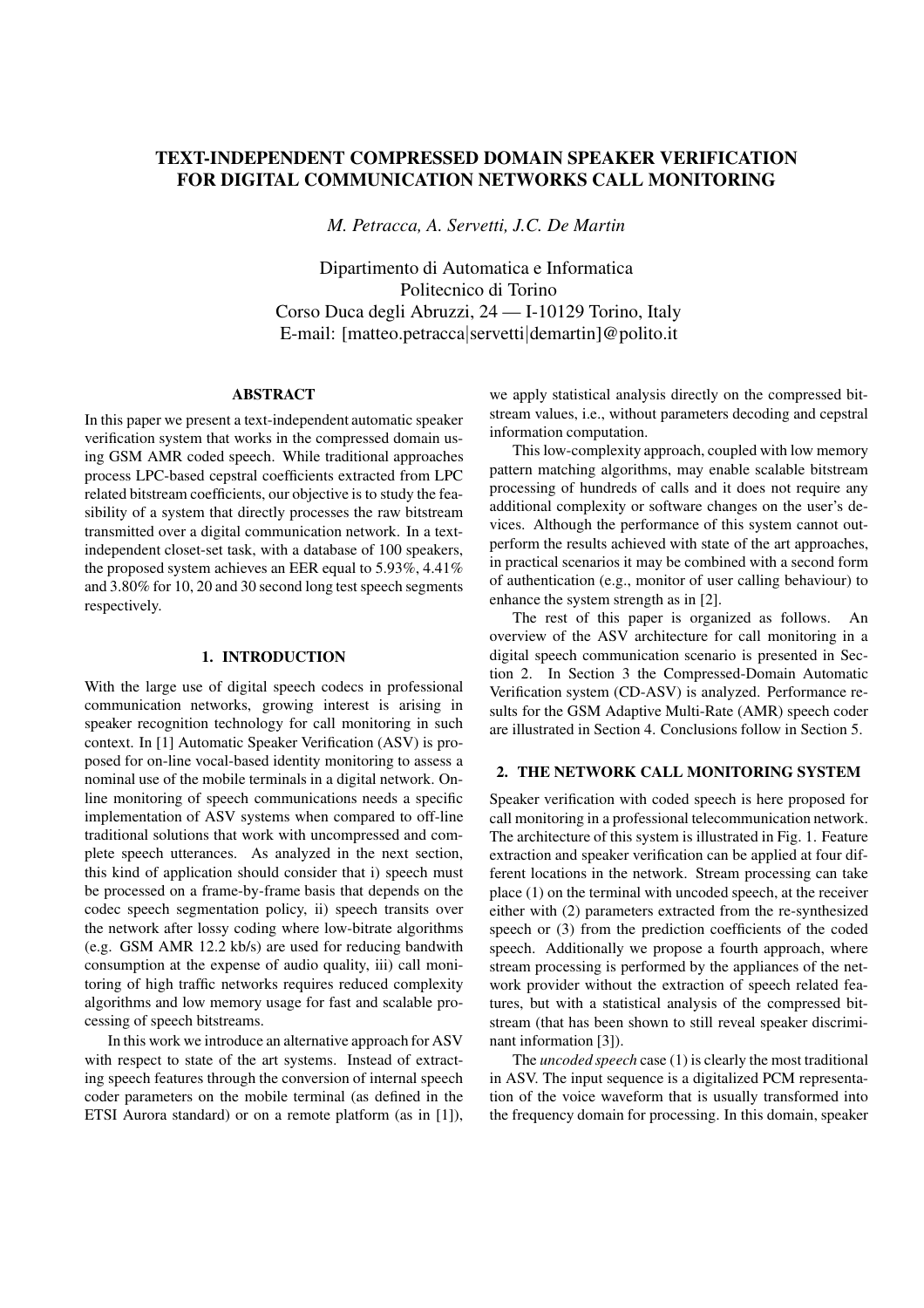

**Fig. 1**. Classification of ASV approaches in a digital speech communication scenario.

dependent features such as cepstral coefficients and their time variation are extracted from short-time speech frames, then they are processed using a classification algorithm such as the Gaussian Mixture Models [4].

More recently the effect of speech coding/decoding on speaker and language recognition tasks has been analyzed applying traditional techniques to the *decoded speech* (2). In [5] several codecs and a wide range of bit rates have been considered. These studies showed that straightforward application of traditional ASV on the re-synthesized speech generally degrades with the codec bit rate, with respect to the uncoded baseline.

Moreover, with the focus on reducing the computational load introduced at the receiver by the speech synthesis process, a parametric approach has been investigated in [6]. In the parametric approach, the goal is to perform ASV using a feature vector consisting of *decompressed parameters* (3). In particular, speech spectrum coefficients are obtained decompressing the bitstream values (i.e., *parameters decoding* in Fig. 1) , and then converting extracted parameters into much useful features. Despite a gain in complexity reduction with respect to the previous approach, recognition performance noticeably decreases.

CD-ASV, instead, works directly in the compressed domain with *coded speech and compressed parameters* (4), no decoding is applied to the speech bitstream, thus lowering the computational requirements with respect to previous mentioned approaches. In this fourth approach traditional pattern matching techniques have been rejected in favour of lightweight clustering algorithms [7] or medium-term statistical analysis [3], more suitable for an implementation on devices with reduced computational capabilities as network devices or user's equipments.

### **3. SPEAKER VERIFICATION SYSTEM**

The basic structure of a speaker verification system is depicted in Fig. 2. A verification system essentially receives as input a test speech segment and a claimed speaker identity, giving as output an answer at the question "Is he the test speaker who he claims to be?" choosing between two possible hypotheses: the test speech segment has been produced by the claimed speaker or by an impostor. In the front-end processing, speaker-dependent features are extracted from test speech segments, then they are processed and compared with claimed speaker and impostor models, previously created by means of an enrollment procedure, in order to obtain similarity measures. A final decision about the initial hypothesis is taken according to the evaluated similarity measures and an imposed security threshold.

## **3.1. Speaker-Dependent Features in the Compressed Bitstream**

In the literature there are several studies on the choice of acoustic features in speaker verification tasks. Spectralrelated parameters such as cepstral coefficients, have been proved to be useful discriminating feature, as well average fundamental frequency [8] and gain measurements [9], although this last two set of parameters are not extensively adopted.

In the approach under investigation, speaker-dependent features are derived from bitstream values of compressed speech. In this work we consider the compressed speech parameters of the bitstream generated by the widely used GSM AMR speech coder, the default speech coder for GSM 2+ and WCDMA third generation wireless systems. GSM AMR compressed parameters have been previously studied, for the particular 12.2 kb/s coding rate, in [3], where their discriminant power has been studied and the parameters able to discriminate among speakers were selected. These parameters contains: speech spectrum (i.e., line spectral frequencies), excitation (i.e., adaptive codebook index) and gain related features (i.e., adaptive and fixed codebook gains). Among the GSM AMR 12.2 kb/s parameters, listed in Table 1, the fixed codebook index has not been taken into account for speaker discrimination since it has shown to be almost uniformly distributed and statistically identical among different speakers.



**Fig. 2**. Basic components of speaker verification systems.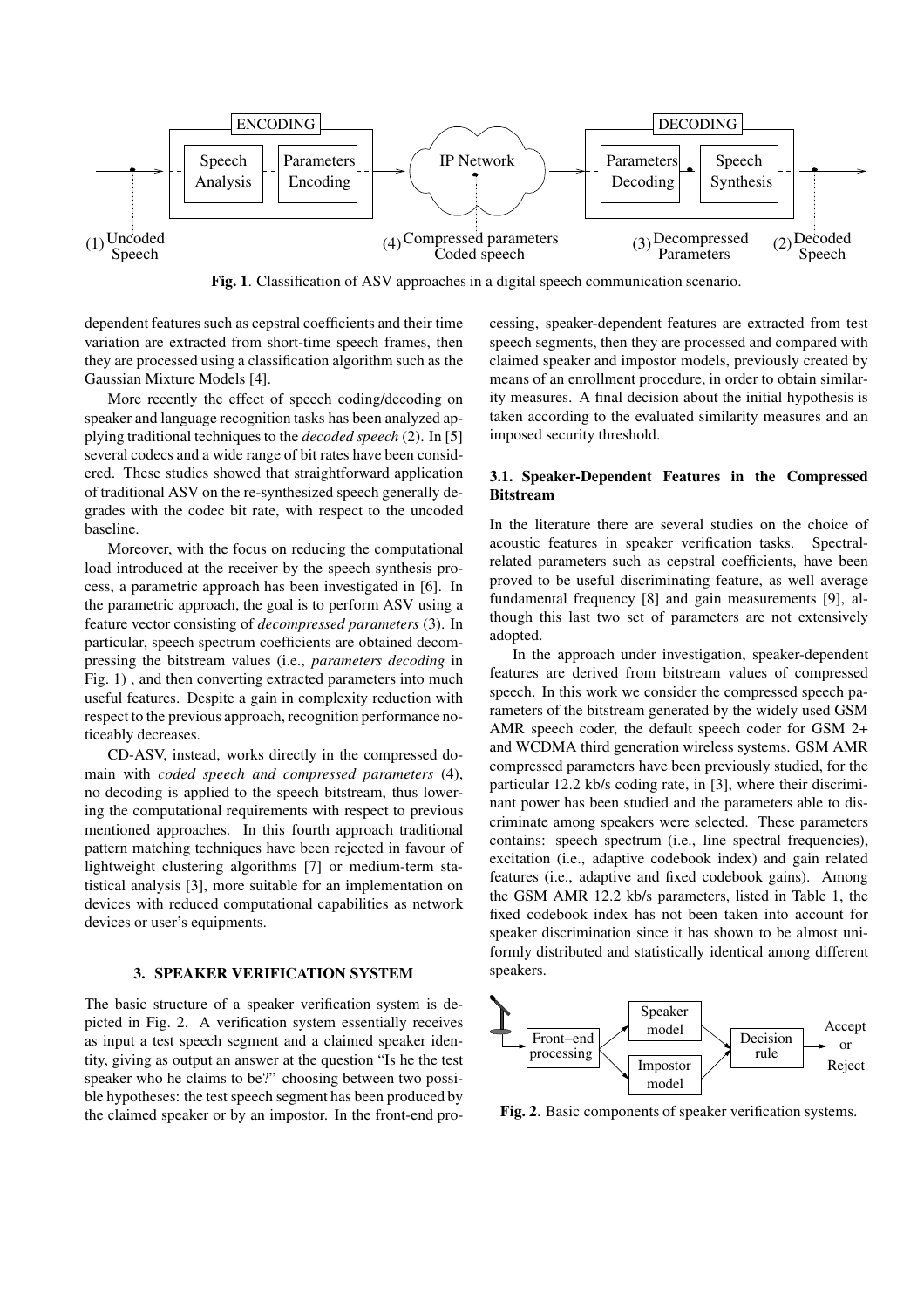

**Fig. 3**. Two-dimensional representation of speaker models in the LSFQ1 and LSFQ2 coefficient of variation space using training speech segments of 90 seconds.

## **3.2. Speaker and Impostor models**

As previously introduced, the speaker and impostor models are created by means of an enrollment procedure. The choice of a particular model depends on the particular application in which the verification system has to be used. In the selected scenario, digital communications networks, the system should have the possibility to be implemented on devices using a limited amount of resources, thus an economical design in both memory size and computation requirements is needed.

According to the results of our previous work on lowcomplexity compressed-domain speaker recognition [3], the speaker model is created using medium-term statistics of the compressed speech parameters. In particular the Coefficient of Variation  $(CoV<sup>1</sup>)$  and Skewness (Skew<sup>2</sup>) for the nine selected parameters of the GSM AMR at 12.2 kb/s are evaluated using 90 second long training speech segments of active speech, thus each speaker model is composed by a template of 18 float values. Figure 3 shows a representation of the speaker models in a two-dimensional reduced feature space obtained from the coefficient of variation values of the LSFQ1 and LSFQ2 parameters in Table 1.

| <b>Parameter</b>                     | <b>Subframe</b> |    |    |    |
|--------------------------------------|-----------------|----|----|----|
|                                      |                 | 2  |    |    |
| Line Spectral Frequencies (LSFQ 1-5) | $7+8+9+8+6$     |    |    |    |
| Adaptive Codebook index              |                 |    |    |    |
| Adaptive Codebook gain               |                 |    |    |    |
| Fixed Codebook index                 | 35              | 35 | 35 | 35 |
| Fixed Codebook gain                  |                 |    |    |    |

**Table 1**. Bit allocation of the GSM AMR 12.2 kb/s speech coding standard.

$$
{}^{1}CoV(x) = E[x]/\sqrt{E[(x - E[x])^{2}]}
$$
  

$$
{}^{2}Skew(x) = E[(x - E[x])^{3}]/(E[(x - E[x])^{2}])^{3/2}
$$

The impostor model is then dynamically generated for each test as a function of the declared speaker identity, i.e., its value is computed using all speaker template models stored in the database except the one that belongs to the declared speaker. This procedure ensures no correlation between the impostor and claimed speaker models and it can be implemented with negligible complexity as follows. A global impostor model is stored in the system database as the average of all known speaker models, then the specific impostor model for each test is obtained subtracting the normalized contribution of the declared speaker to the overall average.

## **3.3. Decision rule**

Speaker verification system decision to accept or reject the declared identity is then based on testing which one of the declared speaker or impostor model is a closer match to the model derived from the test speech segment. Denoting by  $X$ the reference models (either of the declared speaker  $X_{dec}$ , or of the impostor  $X_{imp}$ ) and by Y the measured model from the test segment, the similarity measure between the templates is expressed as:

$$
D(Y, X) = d(\delta_Y, \delta_X) + d(\xi_Y, \xi_X), \tag{1}
$$

where  $d(a, b)$  is the squared Euclidean distance between feature vectors a and b,  $\delta$  and  $\xi$  are respectively the coefficient of variation and skewness calculated over the nine selected compressed parameter values of the speech frames.

Finally, a decision is made that the declared identity is true as a function of a security threshold,  $\theta$ , that enables a trade-off between two types of error: (1) that the test speaker is rejected incorrectly (false rejection) and (2) that the test speaker is erroneously accepted as the declared one (false acceptance). The decision rule is as follows:

$$
\begin{cases}\nD_{dec} < D_{imp} \quad \text{AND} \quad D_{dec} < \theta \quad \text{Accept} \\
D_{dec} \ge D_{imp} \quad \text{OR} \quad D_{dec} \ge \theta \quad \text{Reject}\n\end{cases} . \tag{2}
$$

The declared identity is accepted as true if i) the distance between the test and the declared speaker  $(D_{dec})$  is lower than the distance between the test and the impostor model  $(D_{imp})$ and ii) the test model distance from the declared model ( $D_{dec}$ ) is lower than the threshold  $(\theta)$ . In any other case, the declared identity is considered an impostor and the original hypothesis is rejected. The imposed threshold value reflect the system security, low values guarantee low probabilities of false acceptance, which is a strong requirement for a security system, at the cost of higher probabilities of false rejection.

### **4. PERFORMANCE ANALYSIS**

In this section we evaluate the potential use of compressed parameter values for speaker verification tasks on GSM AMR 12.2 kb/s coded speech material. Experiments consist of textindependent closed-set tasks over a speech corpora of 100